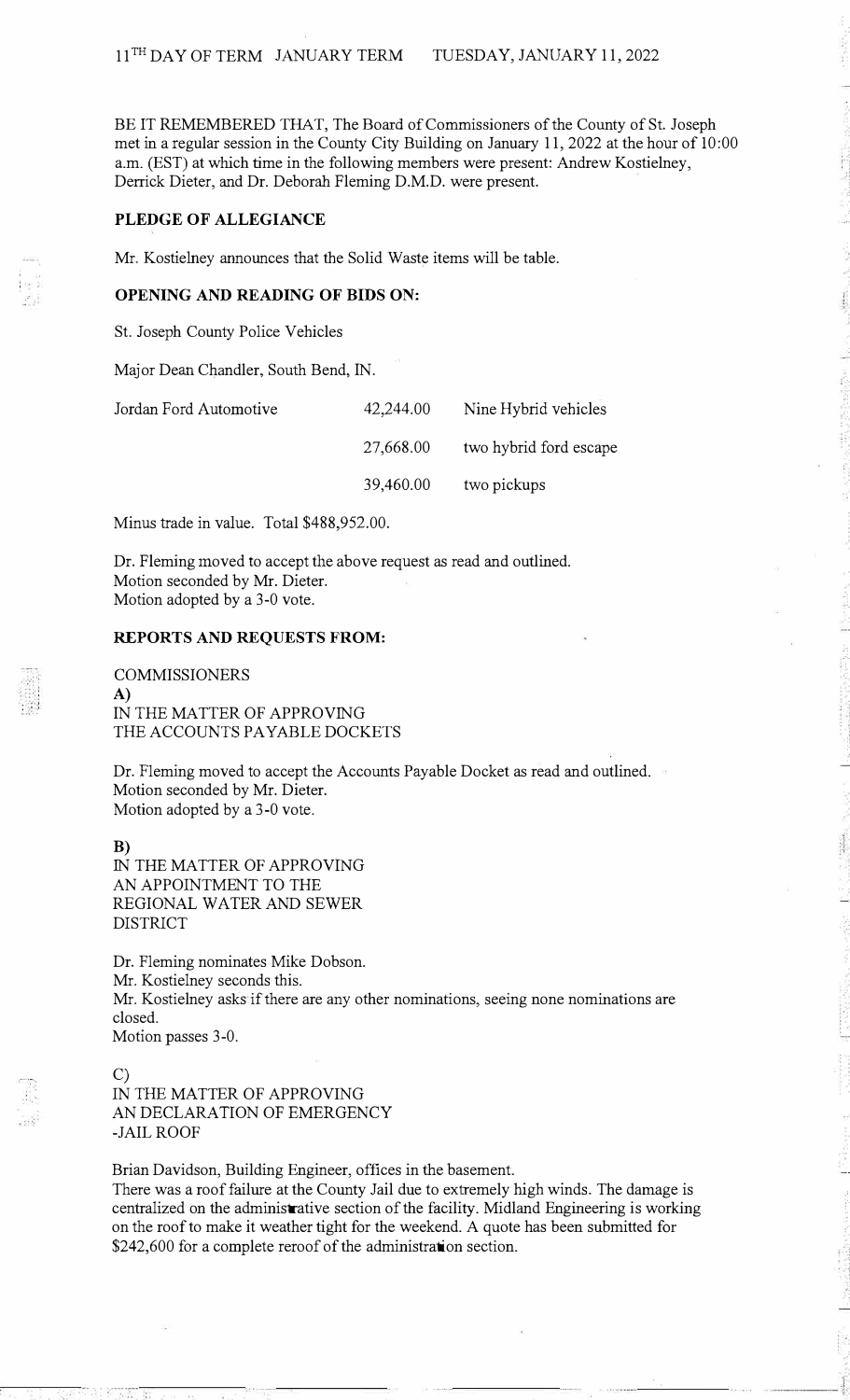As an update, I have a meeting with the Council on the  $25<sup>th</sup>$  to address the remaining sections of the roof that need to be replaced and will follow up with you once that is completed.

Dr. Fleming moved to accept the above request as read and outlined. Motion seconded by Mr. Dieter. Motion adopted by a 3-0 vote.

D)

IN THE MATTER OF APPROVING 2022-2023 AGREEMENT FOR SERVICE WITH INTEGRA DOCUMENT DESTRUCTION, LLC

Bree Roberts, Procurement, offices on the 7<sup>th</sup> floor. This is the 24 month agreement for 2022-2023 for integra document destruction. This is also for paper recycling. There is a small price increase. Legal has reviewed and approved this.

Dr. Fleming moved to accept the above request as read and outlined. Motion seconded by Mr. Dieter. Motion adopted by a 3-0 vote.

#### E)

IN THE MATTER OF APPROVING RESOLUTION R-3-C-2022: RESOLUTION OF THE ST JOSEPH COUNTY BOARD OF COMMISSIONERS ESTABLISHING THE INTENT TO AMEND THE INTERLOCAL AGREEMENT FOR THE ADMINISTRATION OF SOLID WASTE MANAGEMENT DISTRICT USER FEES

F)

IN THE MATTER OF APPROVING A SECOND AMENDMENT TO INTERLOCAL AGREEMENT OF THE ADMINISTRATION OF SOLID WASTE MANAGEMENT DISTRICT ACCOUNT SERVICES

## G)

IN THE MATTER OF APPROVING RESOLUTION R-4-C-2022: RESOLUTION OF THE ST JOSEPH COUNTY BOARD OF COMMISSIONERS ESTABLISHING THE INTENT OF SOLID WASTE MANAGEMENT DISTRICT USER FEES

H)

IN THE MATTER OF APPROVING EXTENSION TO INTERLOCAL AGREEMENT FOR THE COLLECTION OF SOLID WASTE MANAGEMENT DISTRICT USER FEES

Dr. Fleming makes a motion to table the above Solid Waste topics as read and outlined. Motion seconded by Mr. Dieter. Motions passes by a 3-0 vote.